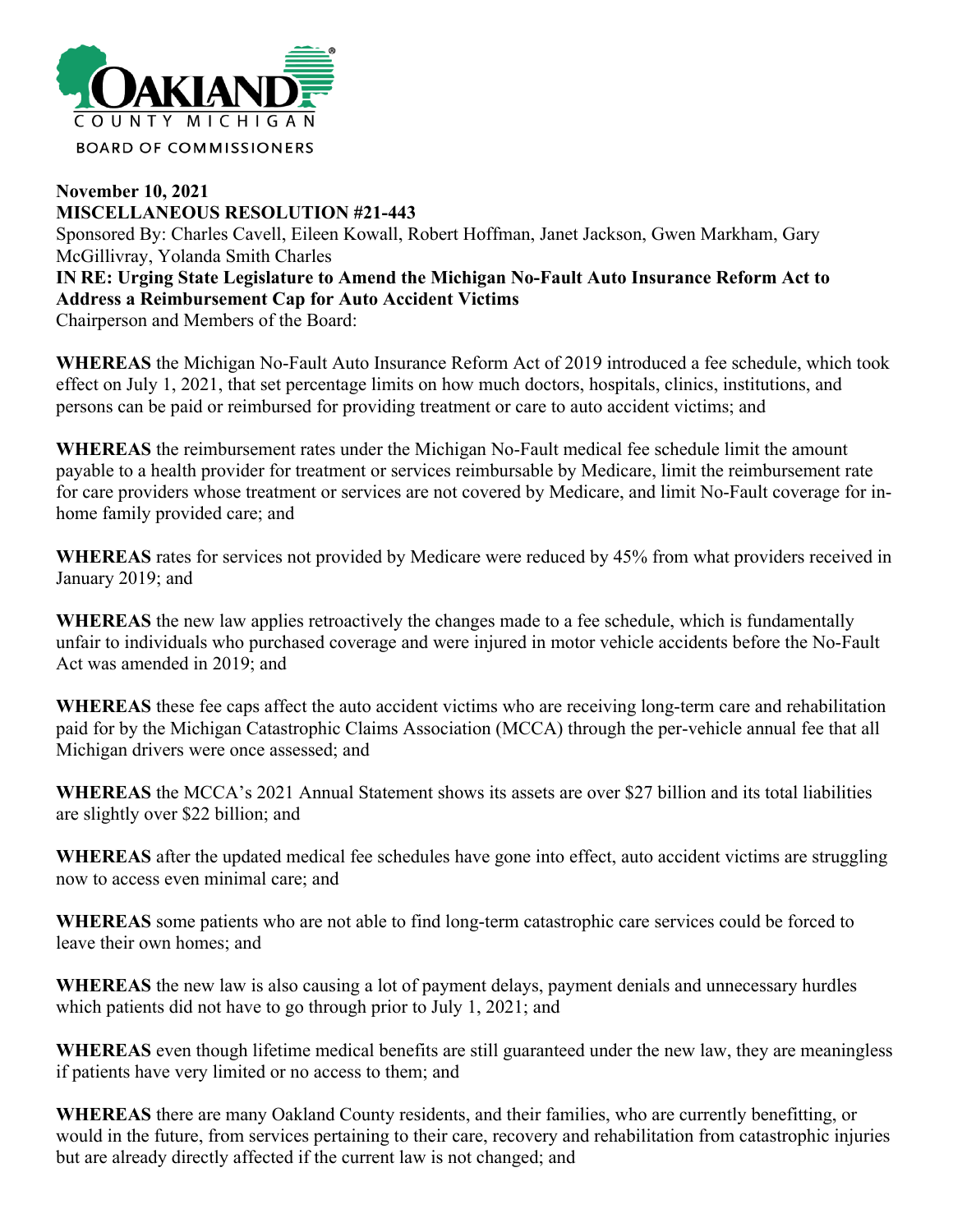**WHEREAS** significant numbers of Oakland County medical and rehabilitation businesses that serve accident victims who are covered under this law suffer income loss and could be forced to lay off employees, or even close entirely, if this reform is not changed; and

**WHEREAS** already more than 18,000 individuals with spinal cord injuries, brain injuries and other catastrophic injuries in Michigan have to find another way to receive care and support because of this major change to the State's No-Fault auto insurance law; and

**WHEREAS** according to the [Michigan Brain Injury Provider Council](https://www.mbipc.org/dashboard) (MBIPC), more than 750 patients have already lost access to medical care since the changes took effect in July; and

**WHEREAS** at least 41 Michigan-based care companies have had to either close their doors completely or discharge patients receiving benefits via No-Fault auto insurance; and

**WHEREAS** these actions have already put at least 1,500 healthcare workers out of a job; and

**WHEREAS** this is a humanitarian crisis born from a government-mandated price fix, and only the legislature can undo it; and

**WHEREAS** there is bipartisan support to address the reimbursement issues, but the House and Senate leadership have so far taken what appears to be a "wait and see" approach to the July 1, 2021, fee schedule change.

**NOW THEREFORE BE IT RESOLVED** that the Oakland County Board of Commissioners hereby urges the Michigan Legislature to amend the Michigan No-Fault Auto Insurance Reform Act to address a sustainable reimbursement cap for services provided to auto accident victims and preserve the benefits to survivors who receive long-term care paid by the Michigan Catastrophic Claims Association

**BE IT FURTHER RESOLVED** that the Oakland County Clerk/Register of Deeds is requested to forward copies of the adopted resolution to the Governor of the State of Michigan, the State Senate Majority and Minority leaders, the State House Speaker and Minority Leader, and the members of the Oakland County delegation to the Michigan Legislature.

Chairperson, the following Commissioners are sponsoring the foregoing Resolution: **Charles Cavell, Eileen Kowall, Robert Hoffman, Janet Jackson, Gwen Markham, Gary McGillivray, Yolanda Smith Charles**.

David Woodward, Commissioner

Date: November 16, 2021

Date: November 16, 2021

Lisa Brown, County Clerk / Register of Deeds

COMMITTEE TRACKING 2021-10-28 Full Board - Introduced and Referred to LAGO